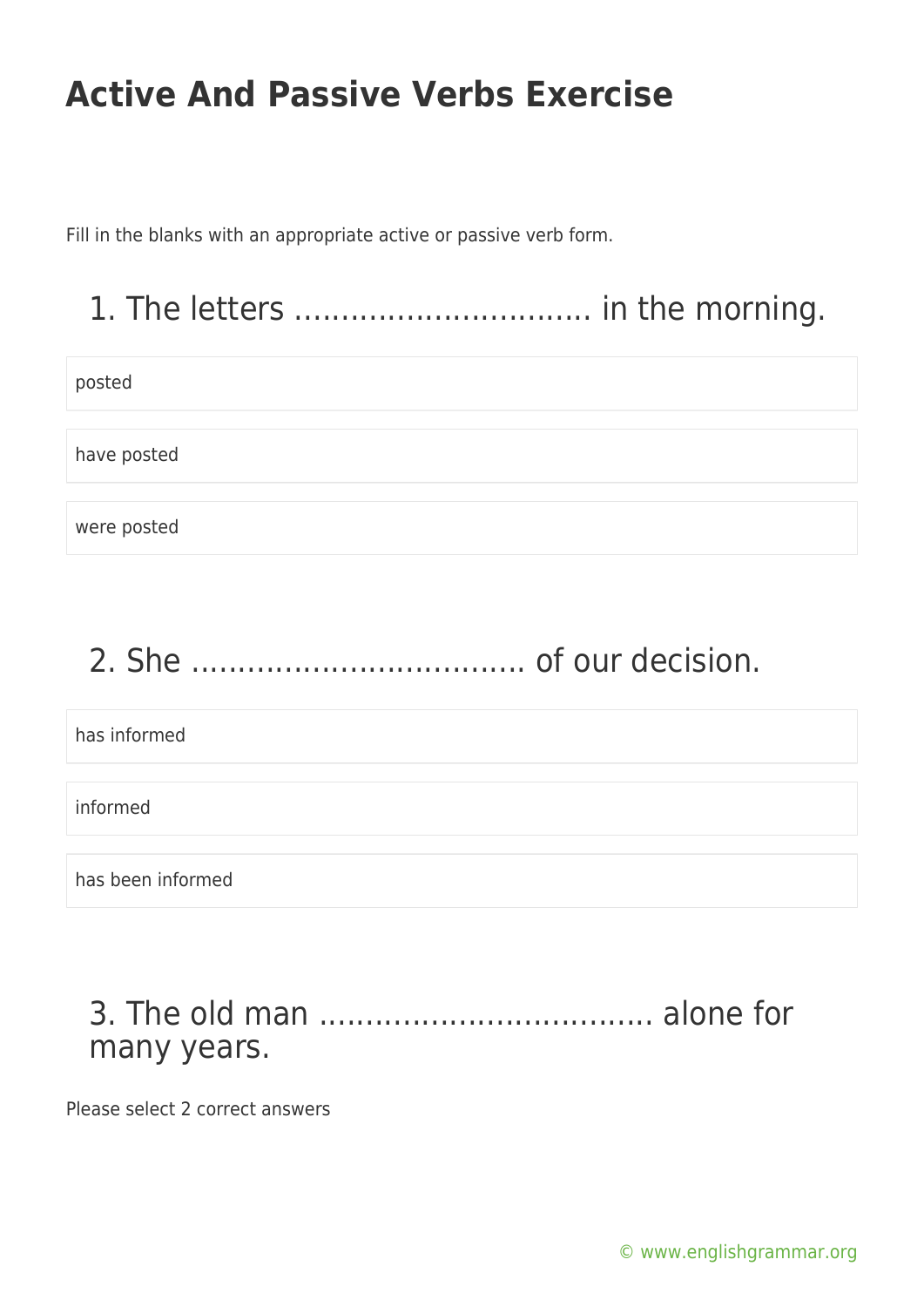has been living has been lived has lived

### 4. His kind words ................................ me.

were encouraged

encouraged

were being encouraging

5. I .................................... by his kind words.

encouraged

was encouraged

was encouraging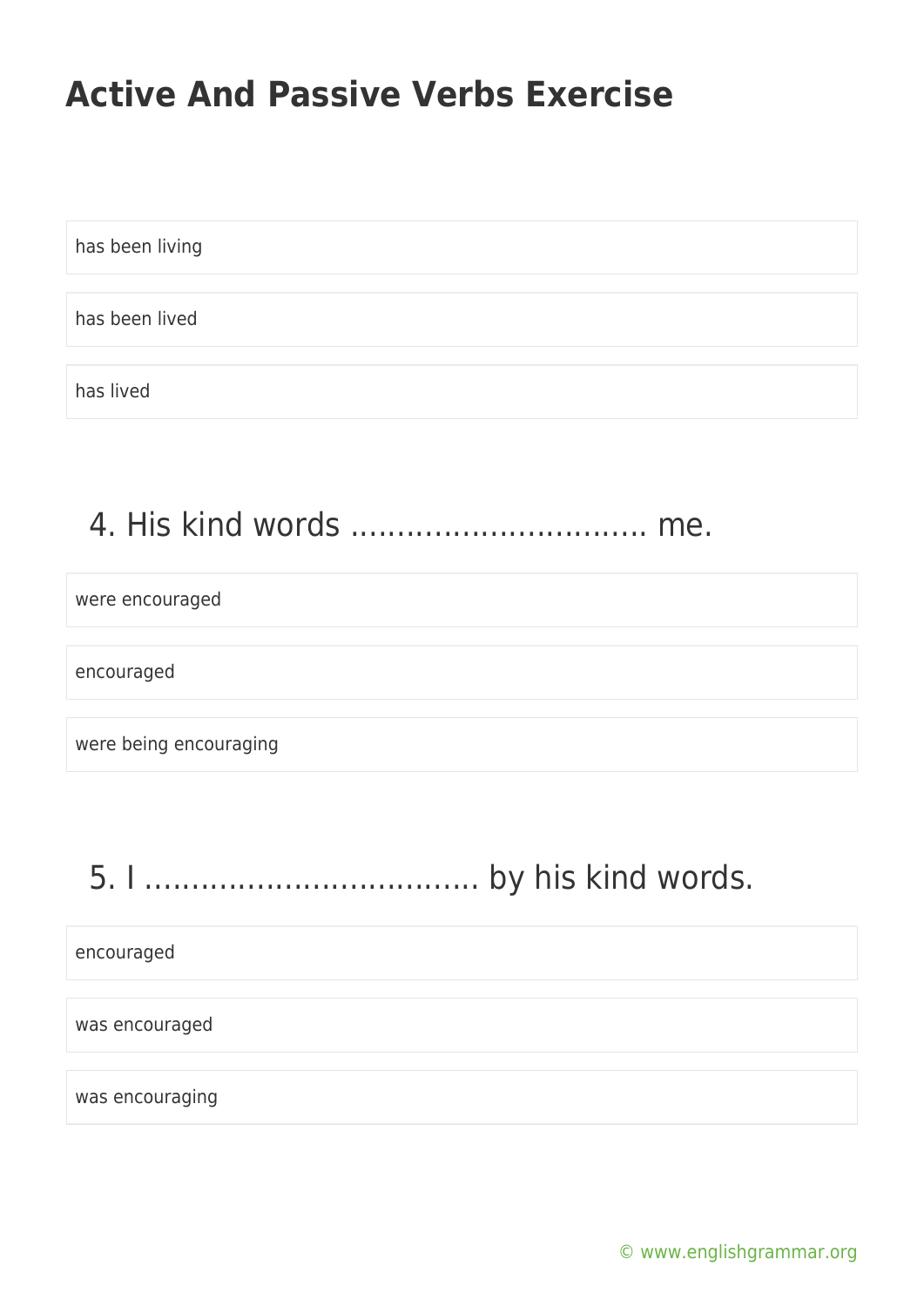### 6. He .................................... everything in detail.

#### explained

was explained

has been explained

# 7. Everything ................................. in detail.

explained

was explained

has explained

# 8. She ................................. him instantly.

recognized

has been recognized

[© www.englishgrammar.org](https://www.englishgrammar.org/)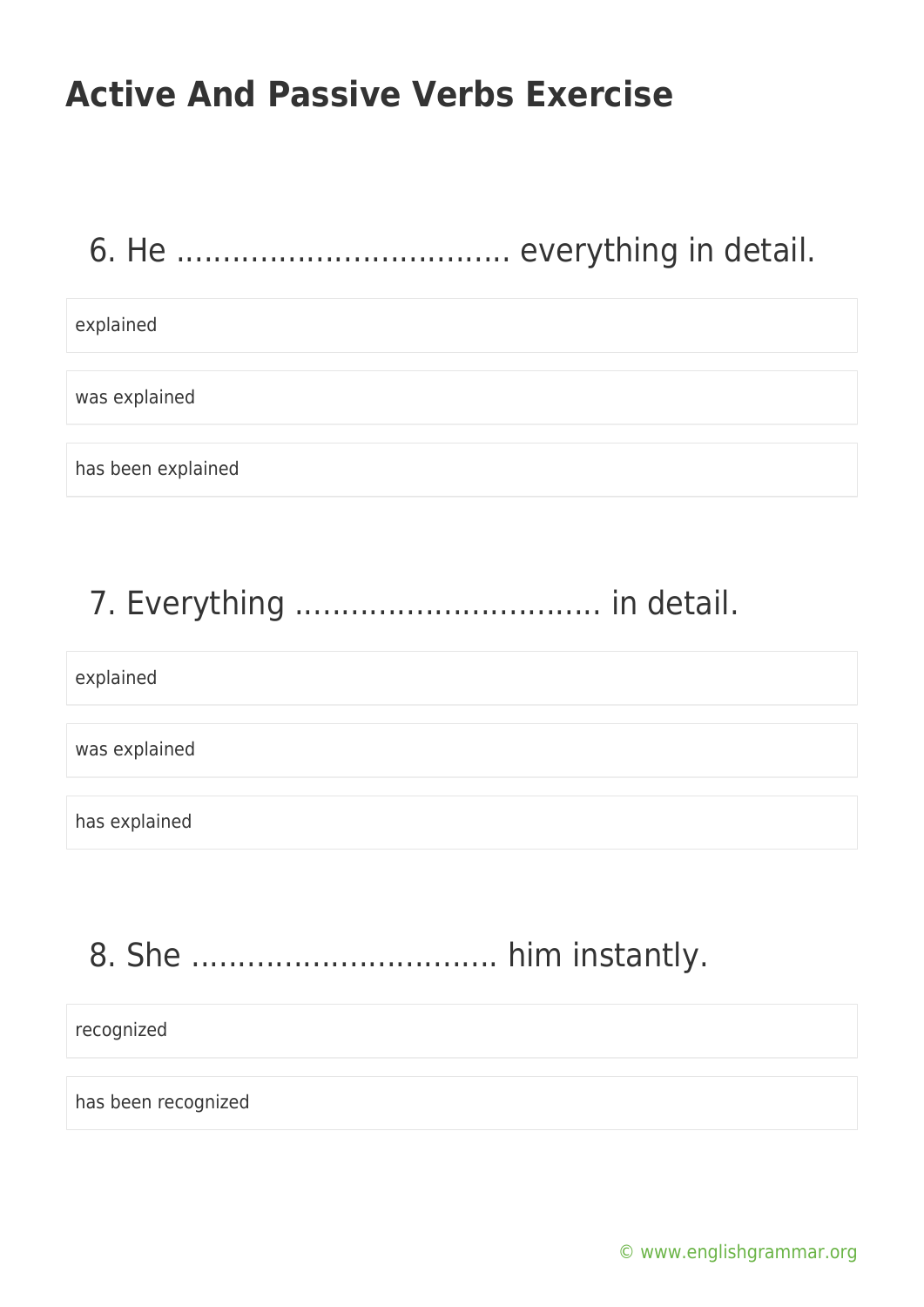was recognized

9. He ...................................

instantly deported

has instantly deported

was instantly deported

#### 10. I .................................. unawares.

caught

was caught

have caught

#### 11. She ................................ into the room happily.

[© www.englishgrammar.org](https://www.englishgrammar.org/)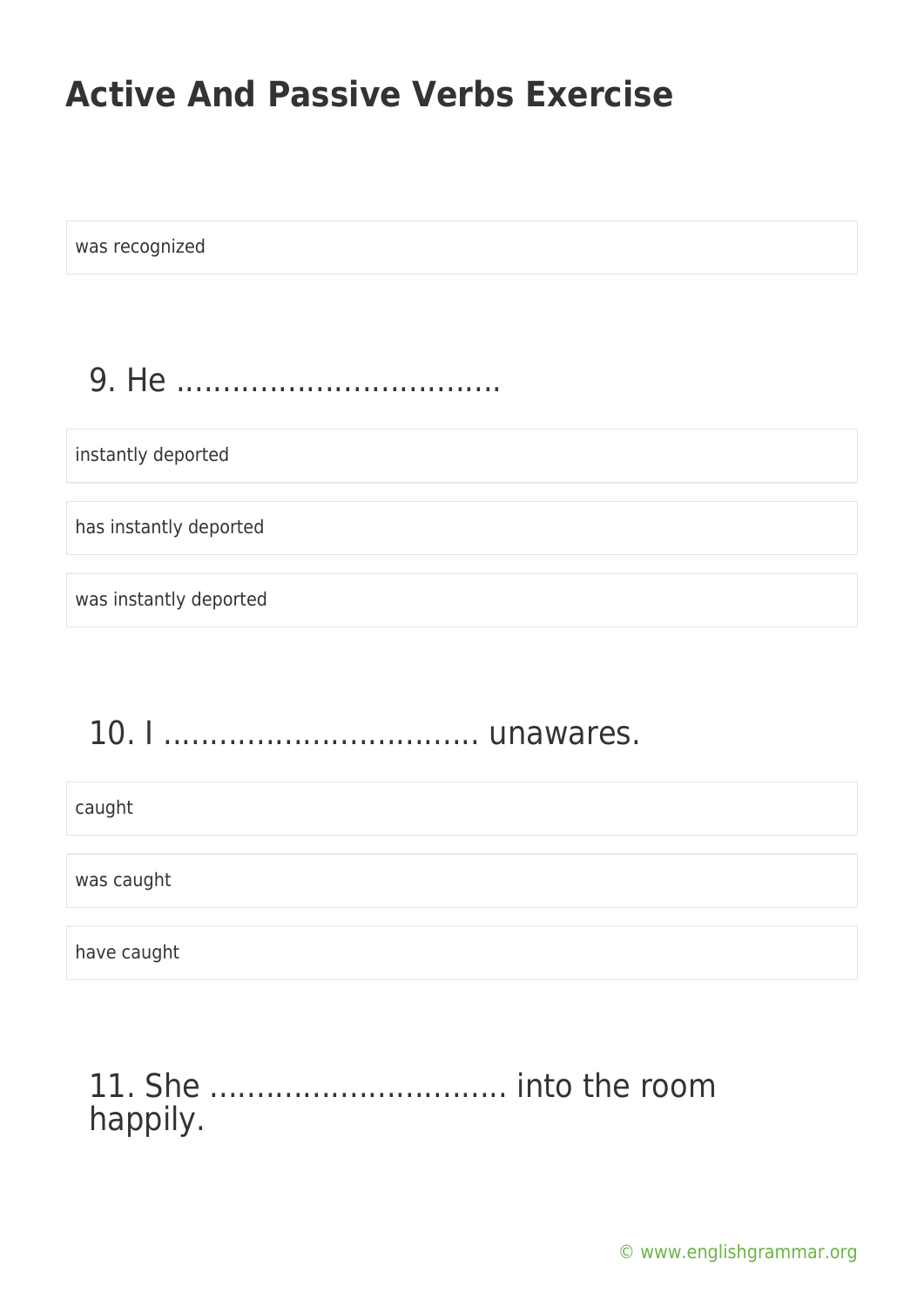danced was danced has danced

#### 12. She ................................ aback.

| took      |  |
|-----------|--|
|           |  |
| was taken |  |
|           |  |
| has taken |  |

#### Answers

The letters were posted in the morning. She has been informed of our decision. The old man has been living alone for years. His kind words encouraged me. I was encouraged by his kind words. He explained everything in detail. Everything was explained in detail.